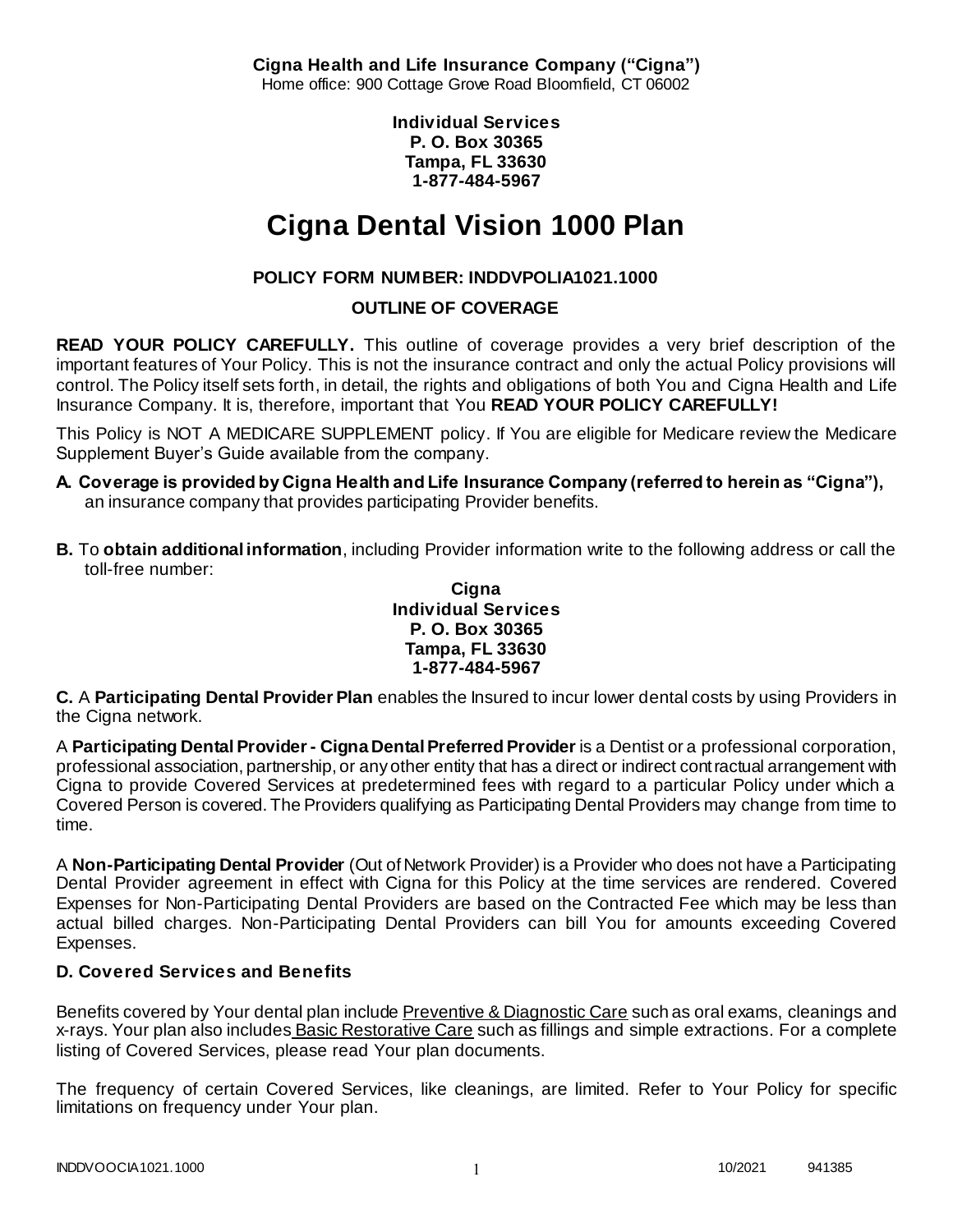### **Benefit Schedule**

The benefits outlined in the table below show the payment percentages for Covered Expenses **AFTER** any applicable Deductibles have been satisfied unless otherwise stated.

# **CIGNA DENTAL AND VISION INSURANCE** *The Schedule*

### **For You and Your Dependents**

#### **The Schedule – Dental Benefits**

If You select a Participating Dental Provider, Your cost will be less than if You select a Non-Participating Dental Provider.

#### **Emergency Services**

The Benefit Percentage payable for Emergency Services charges made by a Non-Participating Dental Provider is the same Benefit Percentage as for Participating Dental Provider Charges. Dental Emergency services are required immediately to either alleviate pain or to treat the sudden onset of an acute dental condition. These are usually minor procedures performed in response to serious symptoms, which temporarily relieve significant pain, but do not effect a definitive cure, and which, if not rendered, will likely result in a more serious dental or medical complication.

#### **Dental Deductibles**

Dental Deductibles are expenses to be paid by You or Your Dependent. Dental Deductibles are in addition to any Coinsurance. Once the Dental Deductible maximum in The Schedule has been reached You and Your family need not satisfy any further dental deductible for the rest of that year.

#### **Participating Dental Provider Payment**

Participating Dental Provider services are paid based on the Contracted Fee agreed upon by the Provider and Cigna.

**Non-Participating Dental Provider Payment** Non-Participating Dental Provider services are paid based on the Contracted Fee.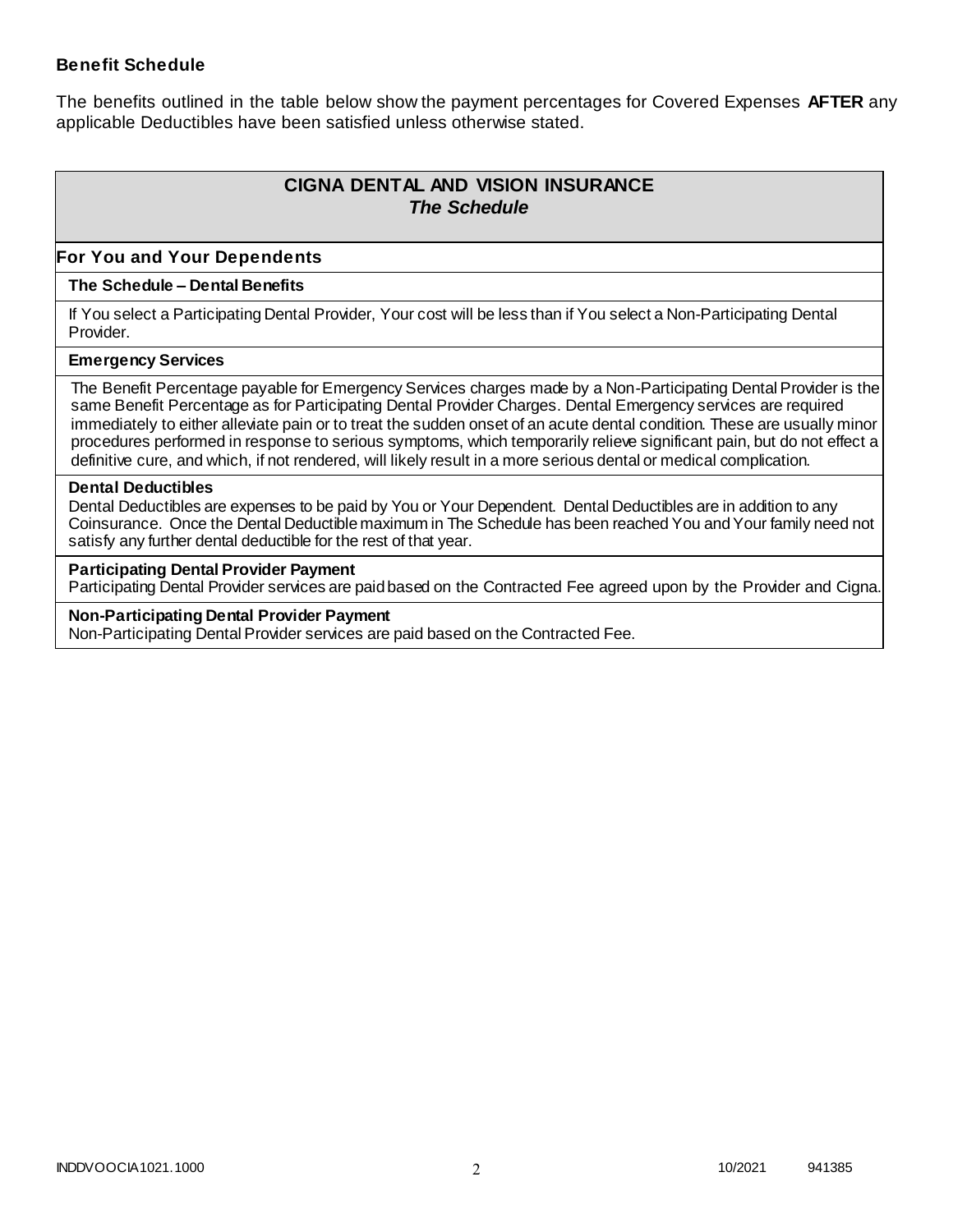| DENTAL BENEFIT HIGHLIGHTS                                                                                                                                     |                                                  |
|---------------------------------------------------------------------------------------------------------------------------------------------------------------|--------------------------------------------------|
| Classes I, II<br><b>Calendar Year Maximum</b>                                                                                                                 | \$1,000 per person                               |
| <b>Calendar Year Dental Deductible</b><br>Individual                                                                                                          | \$50 per person                                  |
|                                                                                                                                                               | Not Applicable to Class I                        |
| <b>Family Maximum</b>                                                                                                                                         | \$150 per family                                 |
|                                                                                                                                                               | Not Applicable to Class I                        |
| <b>Class I</b>                                                                                                                                                | The Percentage of Covered Expenses the Plan Pays |
| Preventive Care<br>Oral Exams<br>Routine Cleanings<br>Routine X-rays<br><b>Fluoride Application</b><br><b>Sealants</b><br>Space Maintainers (non-orthodontic) | 100%                                             |
| <b>Class II</b>                                                                                                                                               | The Percentage of Covered Expenses the Plan Pays |
| <b>Basic Restorative</b><br>Fillings<br>Oral Surgery, Simple Extractions<br>Emergency Care to Relieve Pain<br>Non-Routine X-rays                              | 70% after dental deductible                      |

| The Schedule - Vision Benefits                                                                  |                                                                                         |
|-------------------------------------------------------------------------------------------------|-----------------------------------------------------------------------------------------|
| VISION BENEFIT HIGHLIGHTS                                                                       |                                                                                         |
| Eye Examinations, including refraction                                                          | The plan pays 30% of expenses, not to exceed a \$50 calendar<br>year maximum per person |
| Materials (corrective eyeglasses or contact<br>lenses, including fittings and follow-up visits) | \$100 calendar year maximum per person                                                  |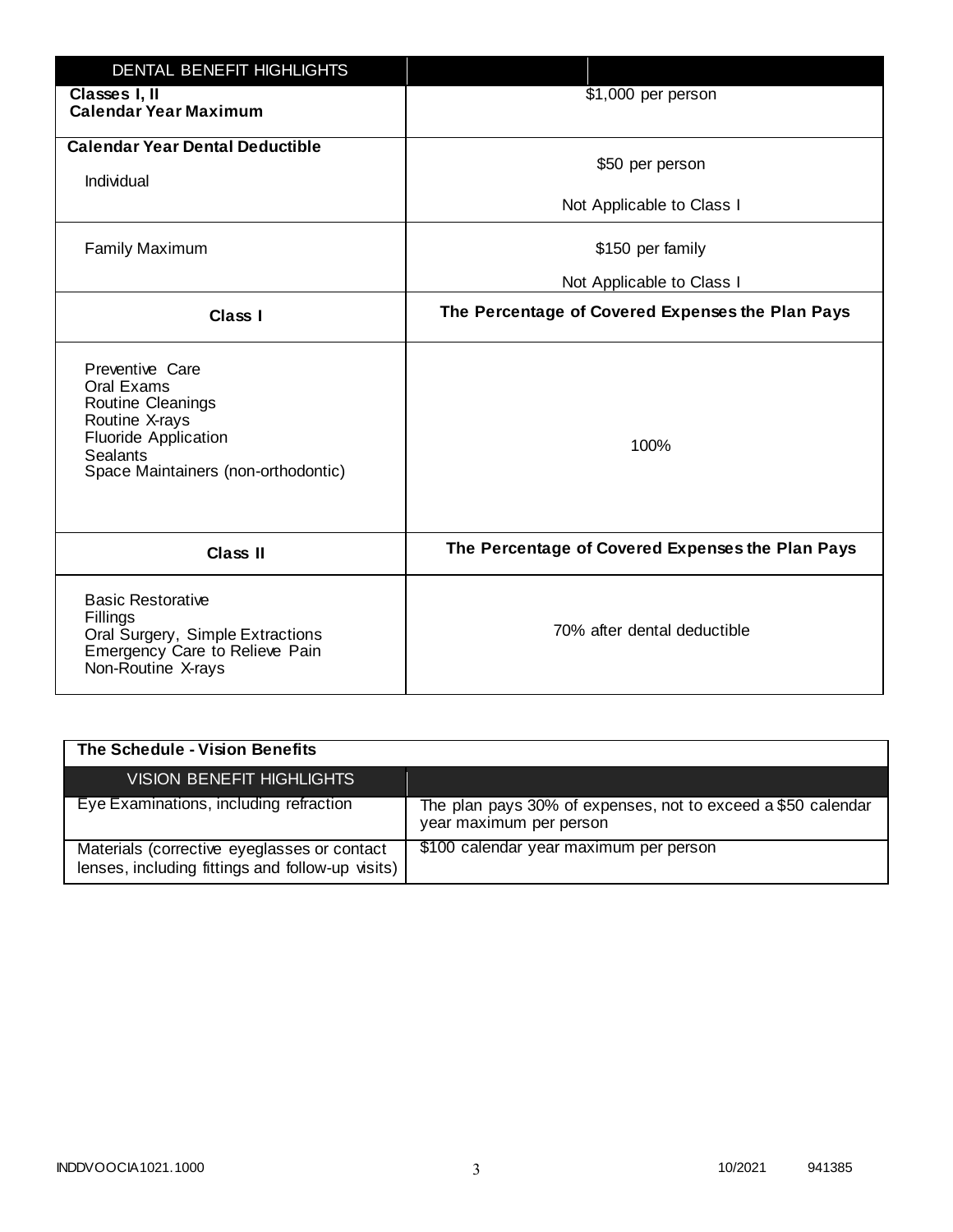# **Waiting Periods**

There is no waiting period for Class I or II dental benefits or for vision benefits.

# **Missing Teeth Limitation**

There is no payment for replacement of teeth that are missing when a person first becomes insured.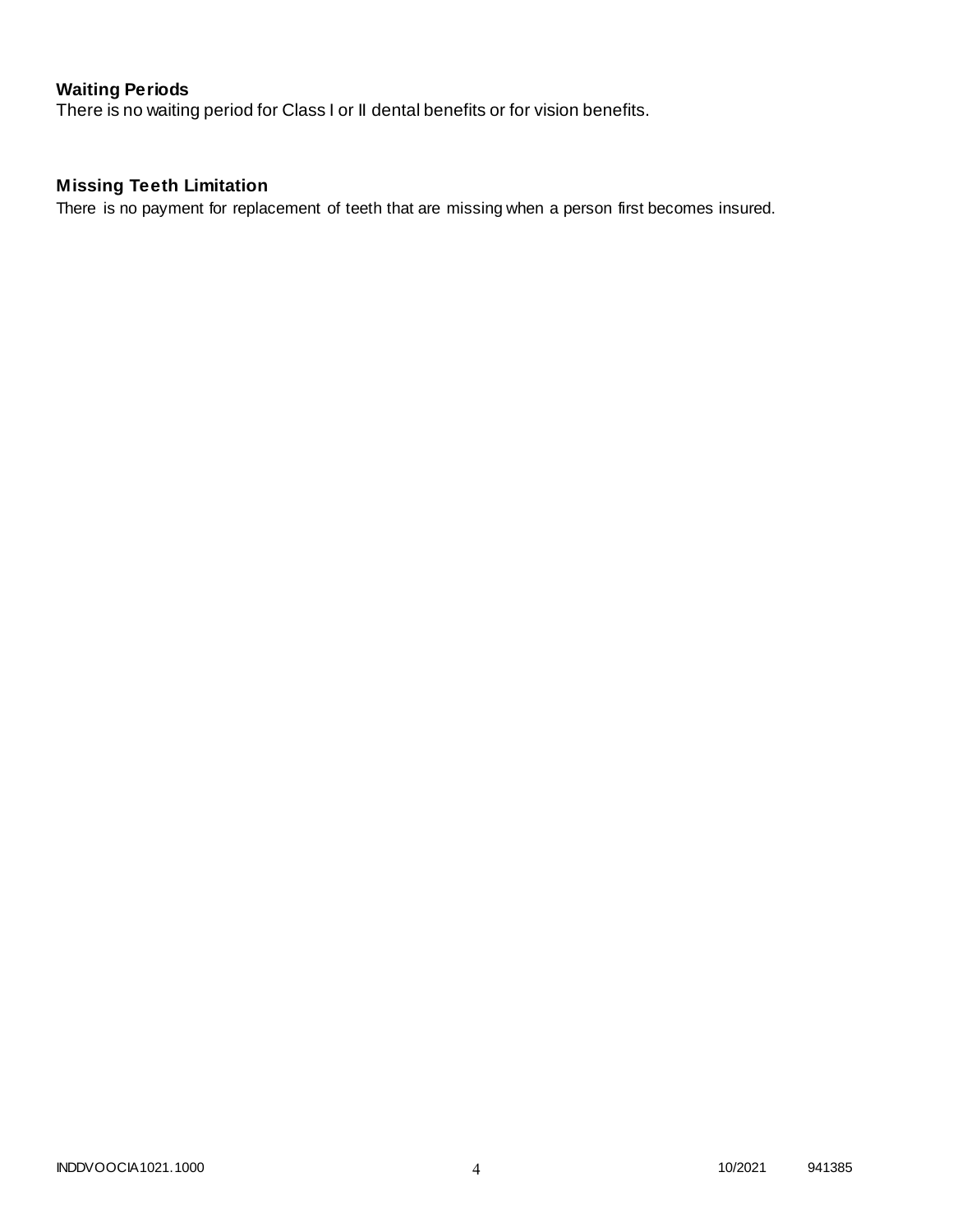### **E. Insured's Financial Responsibility**

The Insured is responsible for paying the monthly or quarterly premium on a timely basis. The Insured is also responsible to pay Providers for charges that are applied to the Deductibles, Coinsurance, and any amounts charged by Non-Participating Dental Providers in excess of the Contracted Fee. In addition, any charges for Medically Necessary and/or Dentally Necessary items that are excluded under the Policy are the responsibility of the Insured.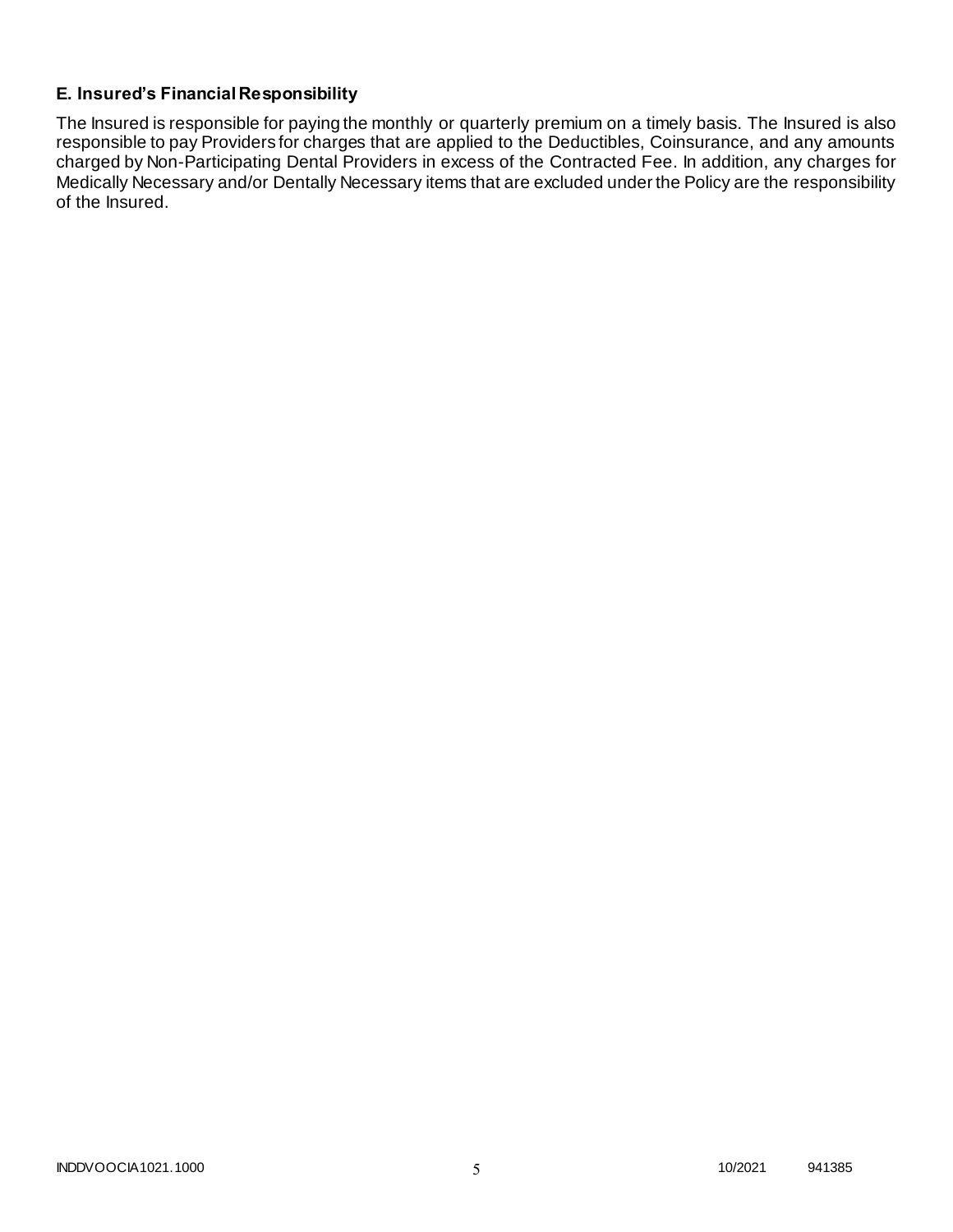### **F. Exclusions and Limitations: What Is Not Covered By This Policy**

# **Expenses Not Covered**

Covered Expenses will not include, and no payment will be made for:

- procedures which are not included in the list of Covered Dental Services or Covered Vision Services;
- cone beam imaging;
- instruction for plaque control, oral hygiene and diet;
- core build-ups;
- veneers;
- precious or semi-precious metals for crowns, bridges and abutments;
- restoration of teeth which have been damaged by erosion, attrition or abrasion;
- bite registrations; precision or semi-precision attachments; or splinting;
- implants or implant related services;
- orthodontic treatment, except for the treatment of cleft lip and cleft palate;
- general anesthesia or intravenous sedation, when used for the purposes of anxiety control or patient management is not covered; may be considered only when medically or dentally necessary and when in conjunction with covered complex oral surgery;
- athletic mouth guards;
- services performed solely for cosmetic reasons;
- personalization or decoration of any dental device or dental work;
- replacement of an appliance per benefit quidelines;
- services that are deemed to be medical in nature;
- services and supplies received from a hospital;
- prescription drugs;
- plano lenses;
- VDT (video display terminal)/computer eyeglass benefit;
- medical or surgical treatment of the eyes;
- any type of corrective vision surgery, including LASIK surgery, radial ketatonomy (RK), automated lamellar keratoplasty (ALK), or conductive keratoplasty (CK);
- Orthoptic or vision training and any associated supplemental testing;
- any eye examination, or any corrective eyewear, required by an employer as a condition of employment;
- safety eyewear;
- sub-normal vision aids or non-prescription lenses; or
- Magnification or low vision aids not shown as covered in the Schedule of Vision Coverage.

# **General Limitations**

No payment will be made for expenses incurred for You or any one of Your Dependents:

- For services not specifically listed as Covered Services in this Policy;
- For services or supplies that are not Medically Necessary;
- For services received before the Effective Date of coverage;
- For services received after coverage under this Policy ends;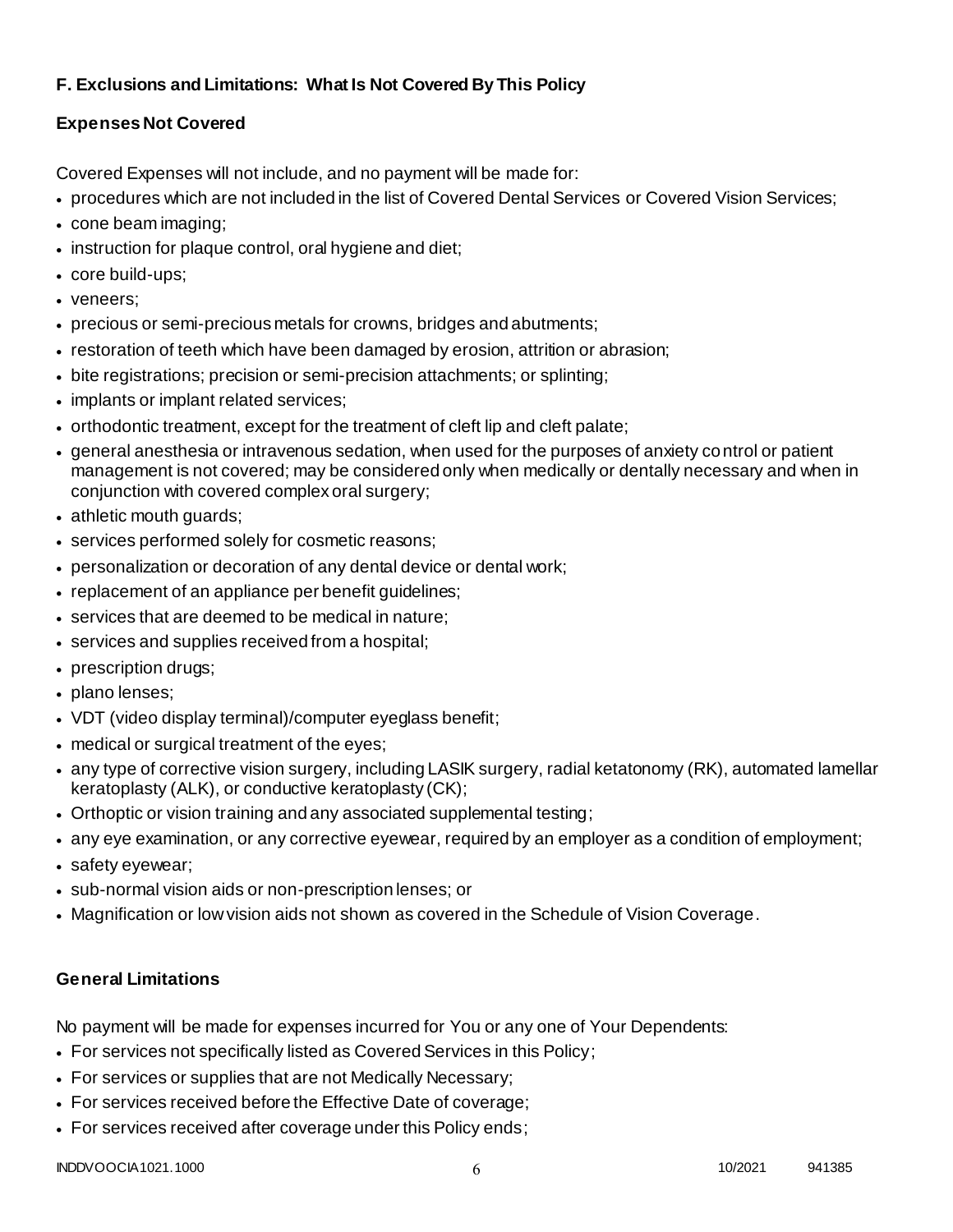- For services for which You have no legal obligation to pay or for which no charge would be made if You did not have insurance coverage;
- For Professional services or supplies received or purchased directly or on Your behalf by anyone, including a Provider, from any of the following:
	- **Yourself or Your employer;**
	- a person who lives in the Covered Person's home, or that person's employer;
	- a person who is related to the Covered Person by blood, marriage or adoption, or that person's employer.
- for or in connection with an Injury arising out of, or in the course of, any employment for wage or profit;
- for or in connection with a Sickness which is covered under any workers' compensation or similar law;
- for charges made by a Hospital owned or operated by or which provides care or performs services for, the United States Government, if such charges are directly related to a condition which occurred while serving in the military or an associated auxiliary unit;
- services or supplies received due to an act of war, declared or undeclared while serving in the military or an associated auxiliary unit;
- to the extent that payment is unlawful where the person resides when the expenses are incurred;
- for charges which the person is not legally required to pay;
- for charges which would not have been made if the person had no insurance;
- to the extent that billed charges exceed the rate of reimbursement as described in the Schedule;
- for charges for unnecessary care, treatment or surgery;
- to the extent that You or any of Your Dependents is in any way paid or entitled to payment for those expenses by or through a public program, other than Medicaid;
- for or in connection with experimental procedures or treatment methods not approved by the American Dental Association or the appropriate dental specialty society;
- Procedures that are a covered expense under any other plan which provides dental or vision benefits;
- To the extent that benefits are paid or payable for those expenses under the mandatory part of any auto insurance policy written to comply with a "no-fault" insurance law or an uninsured motorist insurance law. Cigna will take into account any adjustment option chosen under such part by You or any one of Your Dependents.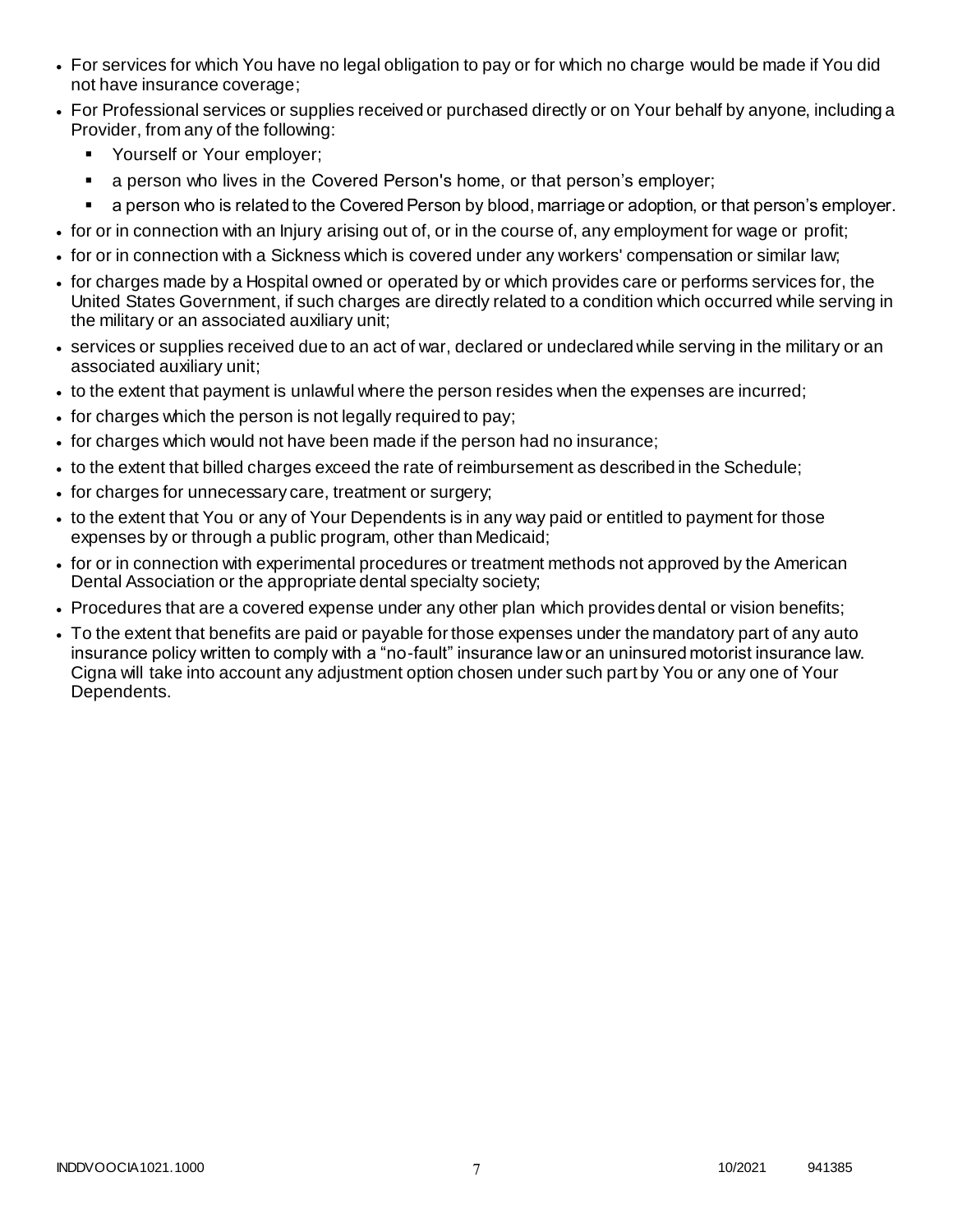### **G. Predetermination of Dental Benefits Program**

Predetermination of Benefits is a voluntary review of a Dentist's proposed treatment plan and expected charges. It is not preauthorization of service and is not required.

The treatment plan should include supporting pre-operative x-rays and other diagnostic materials as requested by Cigna's dental consultant. If there is a change in the treatment plan, a revised plan should be submitted.

Cigna will determine covered dental expenses for the proposed treatment plan. If there is no Predetermination of Benefits, Cigna will determine covered dental expenses when it receives a claim.

Review of proposed treatment is advised whenever extensive dental work is recommended when charges exceed **\$500**.

Predetermination of Benefits is not a guarantee of a set payment. Payment is based on the services that are actually delivered and the coverage in force at the time services are completed.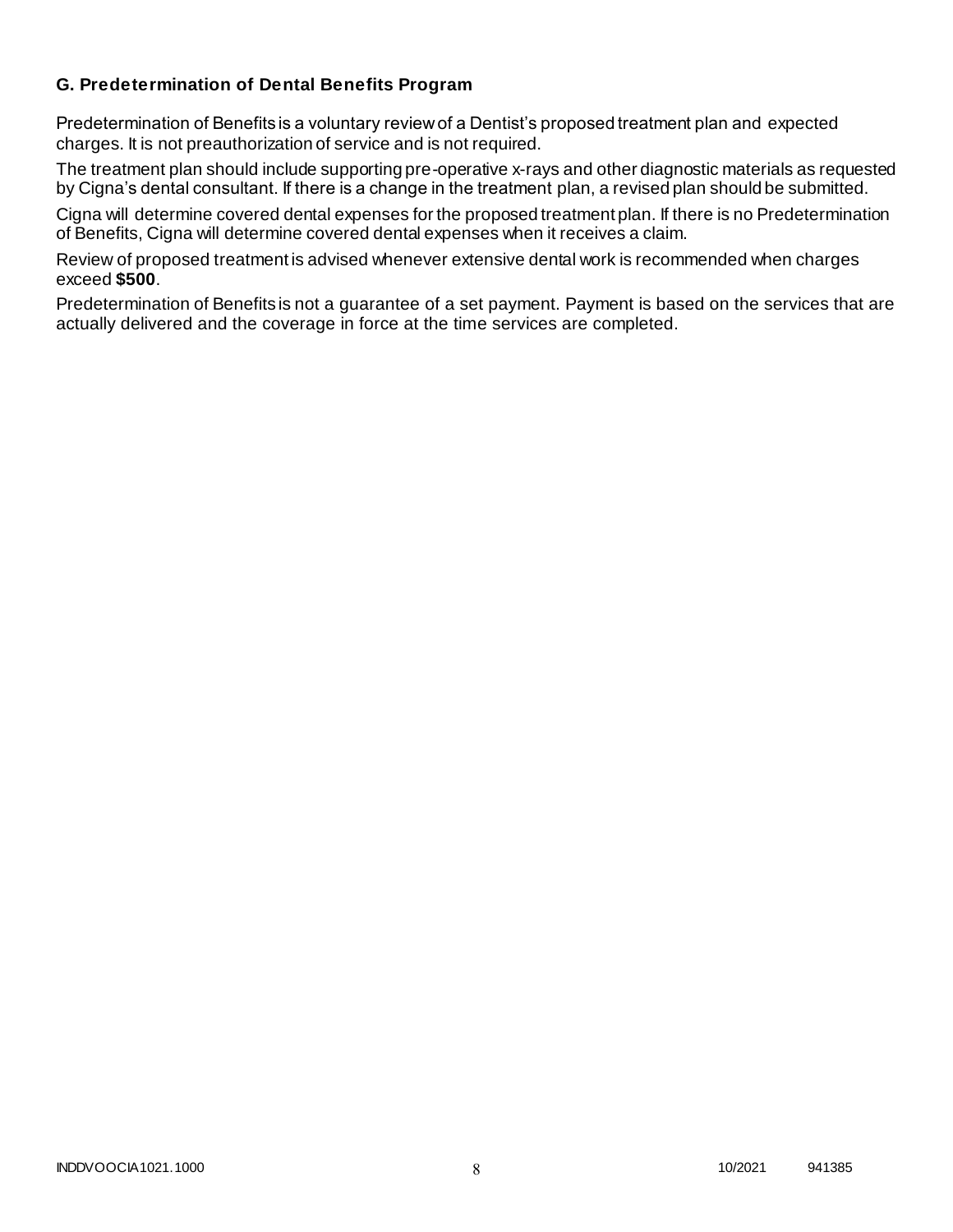### **H. General Provisions**

### **WHEN YOU HAVE A COMPLAINT OR AN APPEAL**

For the purposes of this section, any reference to "You," "Your" or "Yourself" also refers to a representative or Provider designated by You to act on Your behalf, unless otherwise noted.

We want You to be completely satisfied with the care You receive. That is why We have established a process for addressing Your concerns and solving Your problems.

#### **Start with Member Services**

We are here to listen and help. If You have a concern regarding a person, a service, the quality of care, or contractual benefits, You can call Our toll-free number and explain Your concern to one of Our Customer Service representatives. You can also express that concern in writing. Please call or write to Us at the following:

Customer Services Toll-Free Number or address on mycigna.com, explanation of benefits or claim form

We will do Our best to resolve the matter on Your initial contact. If We need more time to review or investigate Your concern, We will get back to You as soon as possible, but in any case within 30 days. If You are not satisfied with the results of a coverage decision, You can start the appeals procedure.

#### **Appeals Procedure**

Cigna has a two step appeals procedure for coverage decisions. To initiate an appeal, You must submit a request for an appeal in writing within 365 days of receipt of a denial notice. You should state the reason why You feel Your appeal should be approved and include any information supporting Your appea l. If You are unable or choose not to write, You may ask to register Your appeal by telephone. Call or write to Us at the toll-free number or address on Your Benefit Identification card, explanation of benefits or claim form.

#### **Level One Appeal**

Your appeal will be reviewed and the decision made by someone not involved in the initial decision. Appeals involving Medical Necessity or clinical appropriateness will be considered by a health care professional.

For level one appeals, We will respond in writing with a decision within 30 calendar days after We receive an appeal for a postservice coverage determination. If more time or information is needed to make the determination, We will notify You in writing to request an extension of up to 15 calendar days and to specify any additional information needed to complete the review.

If You are not satisfied with Our level-one appeal decision, You may request a level-two appeal.

#### **Level Two Appeal**

If You are dissatisfied with Our level one appeal decision, You may request a second review. To start a level two appeal, follow the same process required for a level one appeal.

Most requests for a second review will be conducted by the Appeals Committee, which consists of at least three people. Anyone involved in the prior decision may not vote on the Committee. For appeals involving Medical Necessity or clinical appropriateness, the Committee will consult with at least one Dentist reviewer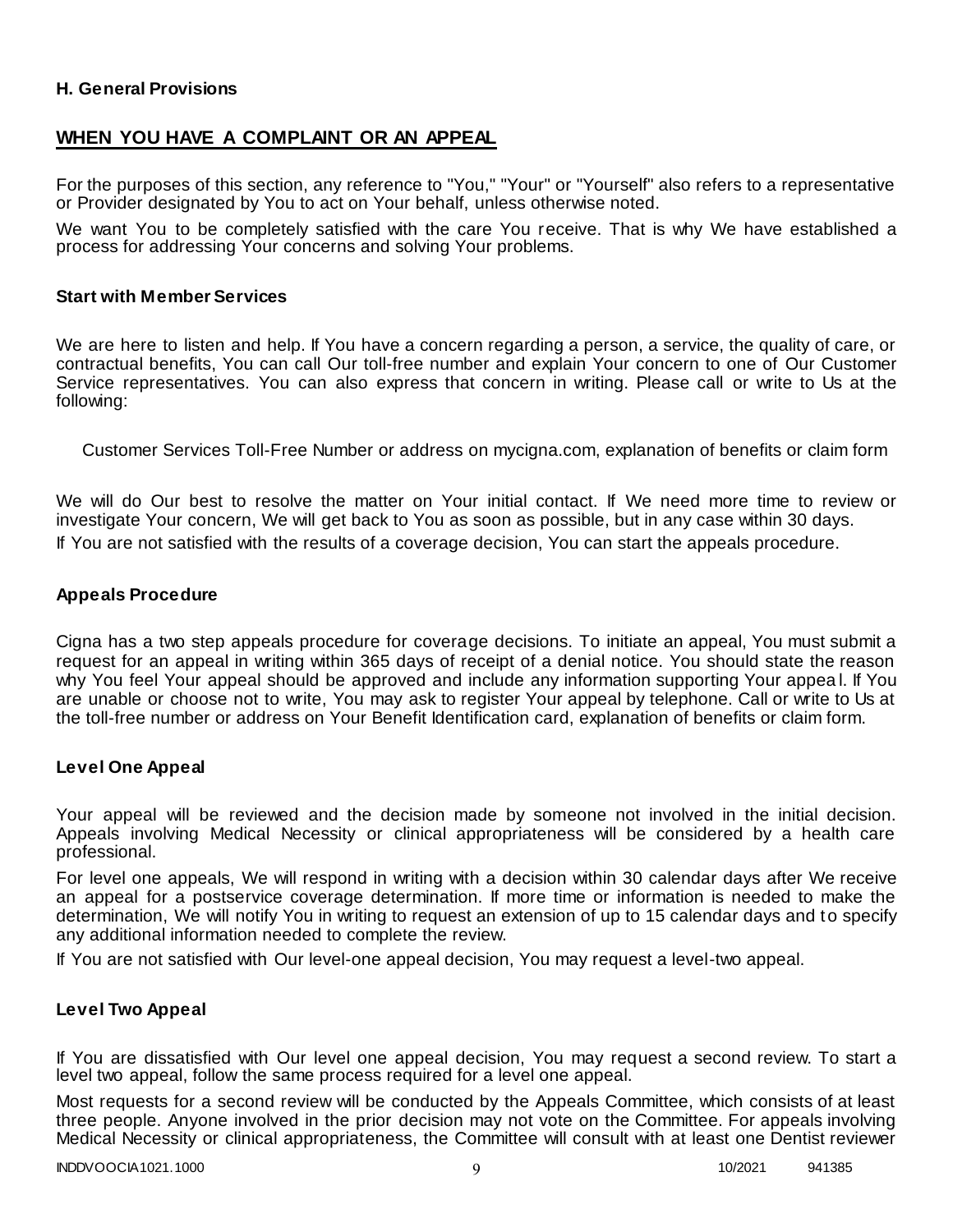in the same or similar specialty as the care under consideration, as determined by Cigna's Dentist reviewer. You may present Your situation to the Committee in person or by conference call.

For level two appeals We will acknowledge in writing that We have received Your request and schedule a Committee review. For postservice claims, the Committee review will be completed within 30 calendar days. If more time or information is needed to make the determination, We will notify You in writing to request an extension of up to 15 calendar days and to specify any additional information needed by t he Committee to complete the review. You will be notified in writing of the Committee's decision within five working days after the Committee meeting, and within the Committee review time frames above if the Committee does not approve the requested coverage.

#### **Notice of Benefit Determination on Appeal**

Every notice of an appeal decision will be provided in writing or electronically and, if an adverse determination, will include:

- (1) the specific reason or reasons for the denial decision;
- (2) reference to the specific Policy provisions on which the decision is based;
- (3) a statement that the claimant is entitled to receive, upon request and free of charge, reasonable access to and copies of all documents, records, and other Relevant Information as defined;
- (4) upon request and free of charge, a copy of any internal rule, guideline, protocol or other similar criterion that was relied upon in making the adverse determination regarding Your appeal, and an explanation of the scientific or clinical judgment for a determination that is based on a medical necessity, experimental treatment or other similar exclusion or limit.

#### **Relevant Information**

Relevant Information is any document, record, or other information which was relied upon in making the benefit determination; was submitted, considered, or generated in the course of making the benefit determination, without regard to whether such document, record, or other information was relied upon in making the benefit determination; demonstrates compliance with the administrative processes and safeguards required by federal law in making the benefit determination; or constitutes a statement of policy or guidance with respect to the plan concerning the denied treatment option or benefit or the claimant's diagnosis, without regard to whether such advice or statement was relied upon in making the benefit determination.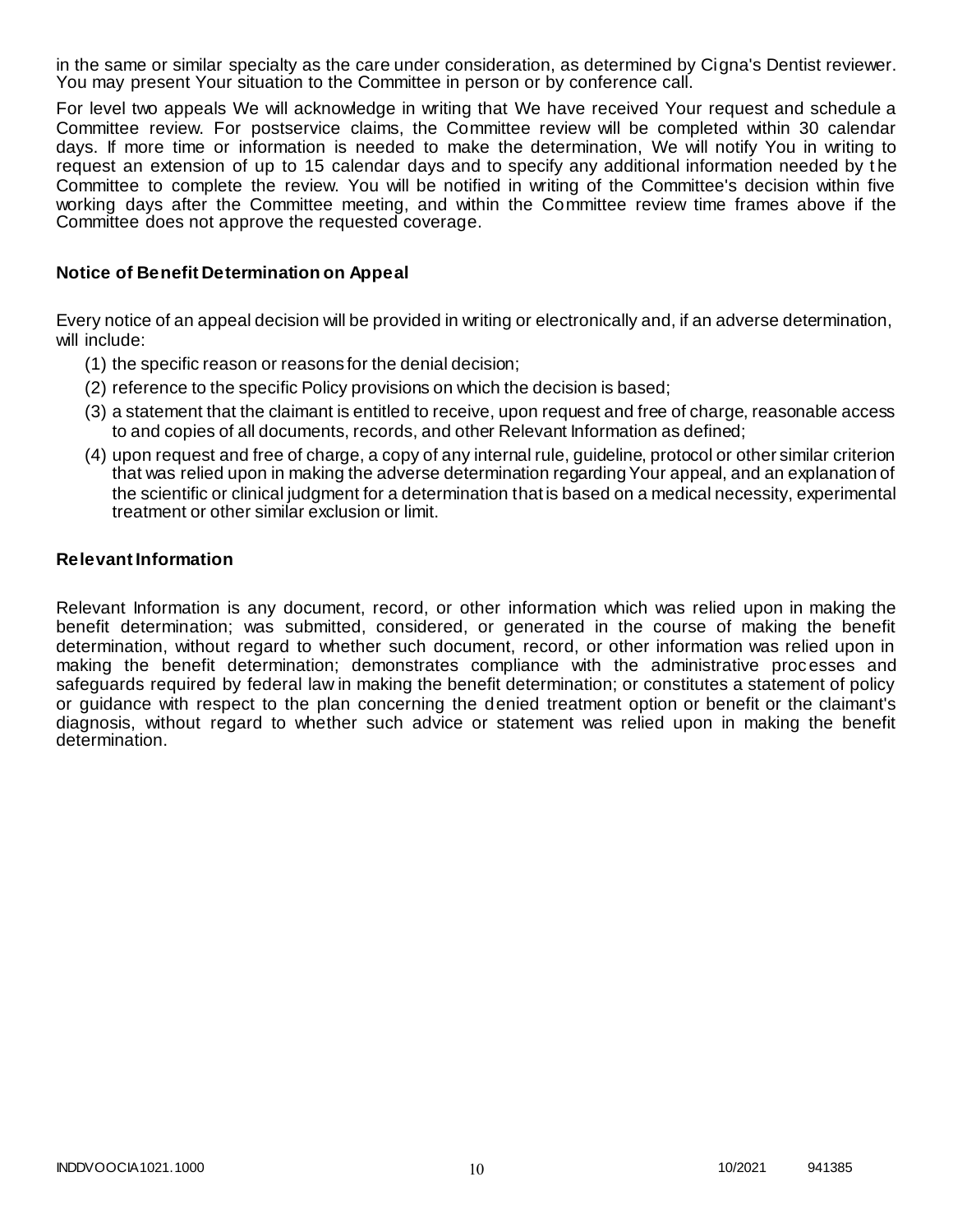# **I. Participating Dental Providers**

Cigna will provide a current list of Dentists currently participating with Cigna and their locations to each Covered Person upon request.

To verify if a Dentist is currently participating with Cigna and is accepting new Cigna Insureds, the Covered Person should visit Our website at mycigna.com.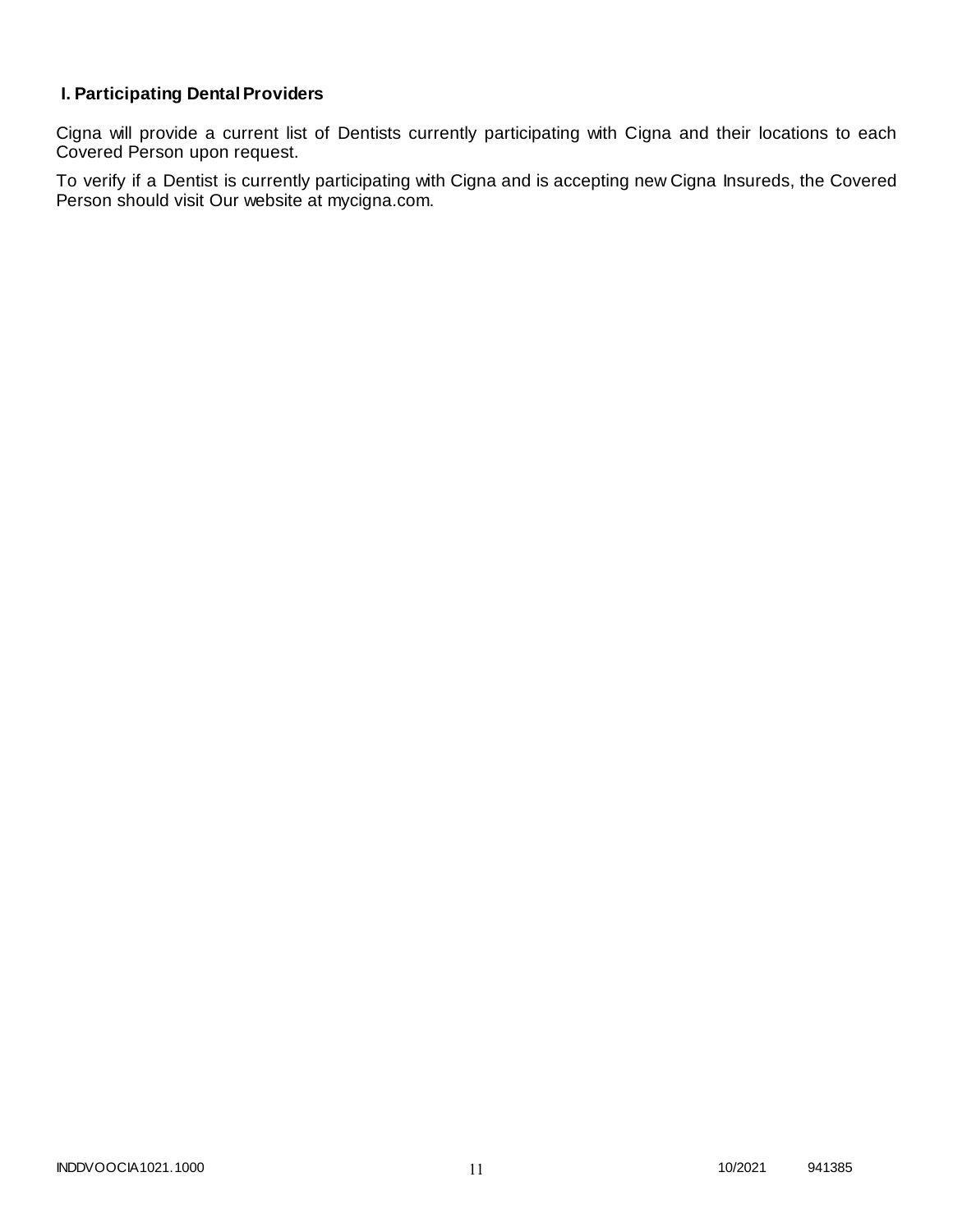### **J. Renewability, Eligibility, and Continuation**

1. The Policy will renew except for the specific events stated in the Policy. Cigna may change the premiums of the Policy with 60 days written notice to the Insured. However, Cigna will not refuse to renew or change the premium schedule for the Policy on an individual basis, but only for all Insureds in the same class and covered under the same Policy as You.

2. The individual plan is designed for residents of Iowa who are not enrolled under or covered by any other group or individual health coverage. You must notify Cigna of all changes that may affect any Covered Person's eligibility under the Policy.

3. You or Your Dependent(s) will become ineligible for coverage:

- When premiums are not paid according to the due dates and grace periods described in the premium section.
- With respect to Your Spouse, Domestic Partner, or partner to a Civil Union: when the Spouse is no longer married to the Insured or when the union is dissolved.
- With respect to You and Your Family Member(s): when You no longer meet the requirements listed in the Conditions of Eligibility section.
- The date the Policy terminates.
- When the Insured no longer lives in the Service Area.

4. If a Covered Person's eligibility under this Plan would terminate due to the Insured's death, divorce or if other Dependents would become ineligible due to age or no longer qualify as dependents for coverage under this Plan; except for the Insured's failure to pay premium, the Covered Person's insurance will be continued if the Covered Person exercising the continuation right notifies Cigna and pays the appropriate monthly premium within 60 days following the date this Policy would otherwise terminate.